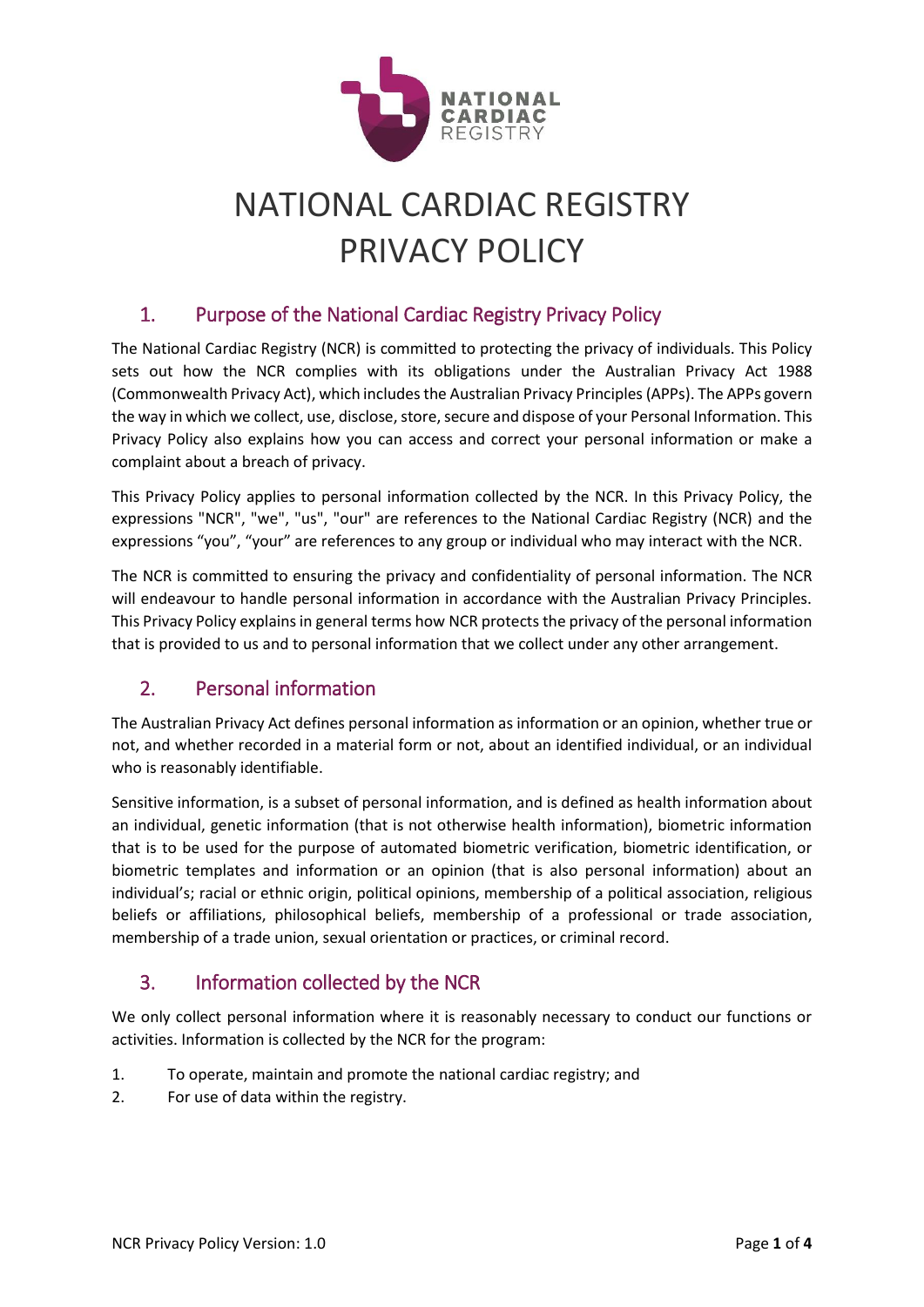#### 3.1 Operate, maintain and promote the National Cardiac Registry

The kinds of personal information we collect about you may include your name, address, and contact information. If we have provided you services e.g., event attendance; then we might also hold employment details, research areas of interest, information of services you have obtained from us, event attendance and payment details.

We collect personal information from people who are connected to our operations and activities, including committee members, participating clinicians and consumers, suppliers and service providers and other stakeholders.

We collect personal information from our supporters including information to process payments and activities that you have indicated you may be interested in being involved with. We collect information from publicly available sources to enable us to make personalised and tailored approaches to individuals and organisations relating to possible partnership opportunities. Sometimes we may collect photos or stories about you if you have gone to one of our events or have visited our promotion booth at a relevant conference.

#### 3.2 Data within the registry

Data is submitted to the NCR by participating state or territory registries (see: [https://nationalcardiacregistry.org.au/participating-registries/\)](https://nationalcardiacregistry.org.au/participating-registries/). Personal information, including sensitive information (heath and racial or ethnic origin) is submitted to the NCR after the individually identifying variables have been encoded. This is in order to carry out the primary function of the NCR. The NCR does not store any individually identifiable information in the registry but stores a code whereby the NCR can work with Participating Registries to reidentify patients for future data linkage projects. The NCR will never store individually identifiable data and will use encoded linkage keys to assist with future linkage activities.

### 4. How the NCR collects and holds personal information

NCR will only collect personal information by lawful and fair means and not in an unreasonably intrusive way. We collect personal information from you in various ways, including: data that is submitted to the NCR by Participating Registries, or when you register your details with us, update your details, provide a product or service to NCR, complete a survey or questionnaire, or participate in activities and events that we organise, participate in programs that we organise and conduct, or communicate with NCR by email, telephone or in writing.

Where it is reasonable and practicable to do so, we will only collect personal information about you directly from you. However, we may sometimes collect personal information from a third party. For example, NCR utilises a federated model of data collection, with patients' health information collected and stored by a Participating Registry and then after individual identifiers are encoded, that information is submitted to the NCR. The individual's identifiers are kept within the Participating Registry. Data is only collected where it is reasonably necessary to conduct our functions and activities.

Sometimes we collect personal information from third parties such as contractors, charitable and other like-minded organisations, health professionals, or from a publicly available source. If we collect information about you from a third party, and it is unclear that you have consented to the disclosure of your personal information to us, we will take reasonable steps to ensure that you are aware of circumstances surrounding the collection and the purposes for which we are collecting your personal information, other persons or organisations to which we might give your personal information, the existence and content of this Privacy Policy and any other matters required by relevant privacy laws.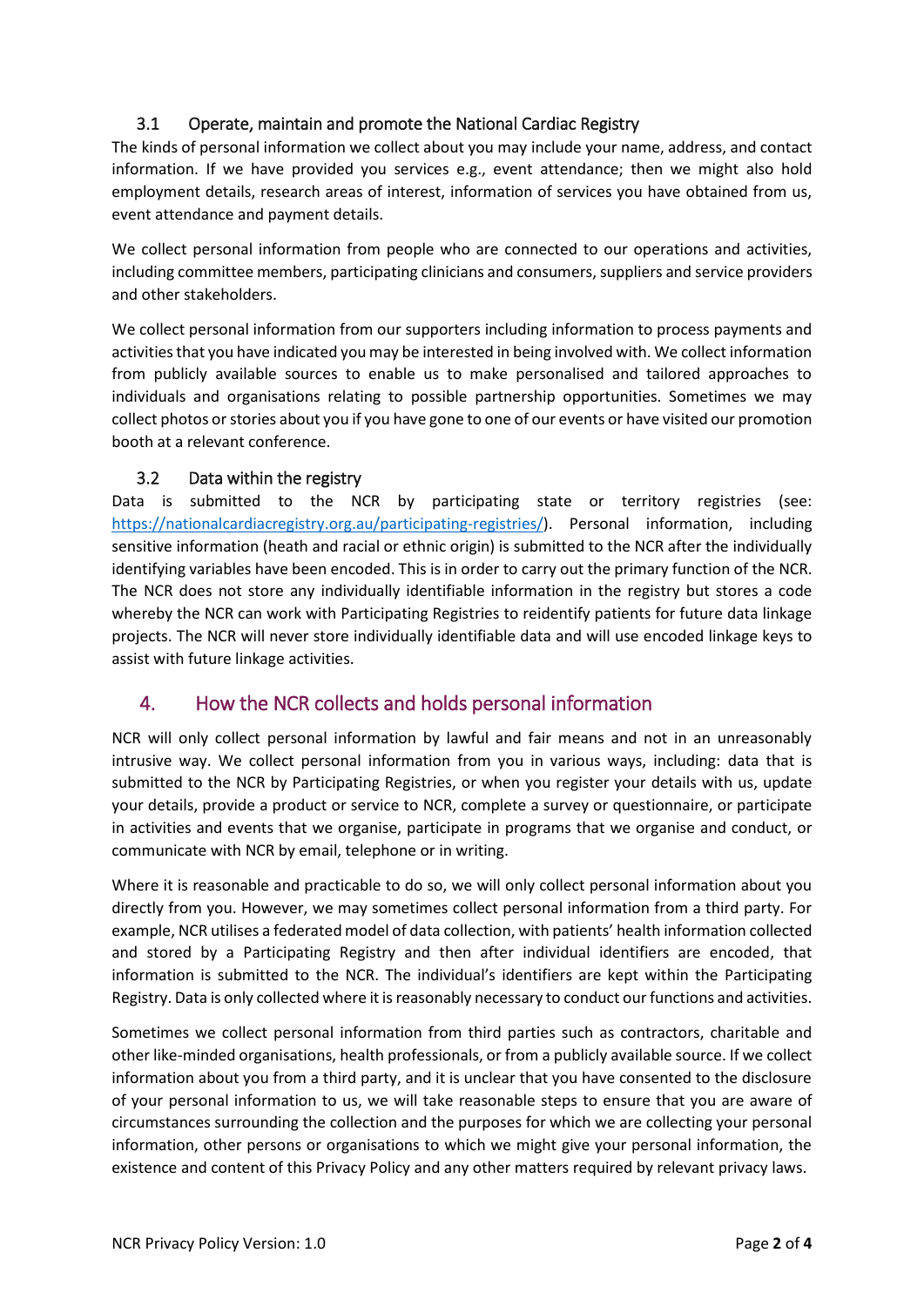# 5. Objectives for the NCR to collect personal information

The objectives of the NCR are to; measure performance in cardiac healthcare as determined by agreed quality indicators, transparently report on clinical, procedural and patient outcomes to hospitals, clinicians, government and the community, and to provide national benchmarking of key quality performance measures for cardiac conditions/procedures/devices and secondary prevention.

Delivering these objectives involves the collection of information that supports the functions required to operate, maintain and promote the registry, and the collection of information within the registry (about relevant patients including demographics, risk factors, procedures, outcomes, discharge and follow-up data). The collection and storage of this information makes the delivery of this important quality initiative possible. We do not store individual identifiers, but a code is stored within the registry which will enable future data linkage, for example, the NCR intends to link with the Australian Institute of Health and Welfare's (AIHW) National Death Index (NDI) to assess long term patient mortality. This code will enable the NCR and AIHW to work together without the disclosure of sensitive information. This code also allows Participating Registries to update individual patient's data if they identify errors or match follow-up data to the appropriate case.

In order to achieve the objectives of the NCR, other personal information may be collected, held and disclosed to support the NCR in its primary role. This includes such information as; from and about supporters, researchers, hospital and health services, suppliers and service providers and other individuals or groups who may be involved or correspond with the NCR in order to achieve the primary goal.

## 6. How to access or correct my personal information

You have the right to request access to the personal information NCR holds about you. However, we may charge a fee to recover the cost of meeting your request. We aim to ensure that all personal information that we hold is accurate, complete and up to date. Please advise us if you become aware that any information that we hold about you is inaccurate or incomplete.

If you want to change any information that you have previously given us, if you want to opt out of future communications, or if you would like to access the information we hold about you, you can:

Email a request t[o info@nationalcardiacregistry.org.au](mailto:info@nationalcardiacregistry.org.au) call us on 03 9903 0984.

No individual identifiers are held within the NCR for patients or clinicians. Patients or clinicians wanting to correct any information stored within the system will be able to do so by contacting their Participating Registry who will then manage any correction on your behalf.

# 7. Complaint process on privacy breach

If you believe the NCR has breached your right to privacy, you may make a written complaint providing full details, t[o info@nationalcardiacregistry.org.au.](mailto:info@nationalcardiacregistry.org.au)

A complaint can be made via any stakeholder, Participating Registry, partner organisation, community or individual with whom the NCR has an established relationship, in addition to any member of the public, whether an individual, organisation or entity. The NCR takes privacy and data management responsibilities seriously and welcomes any feedback on how to protect the rights of individuals and improve the quality of its work. Complaints will be handled in a sensitive and timely manner and will protect the rights of those involved.